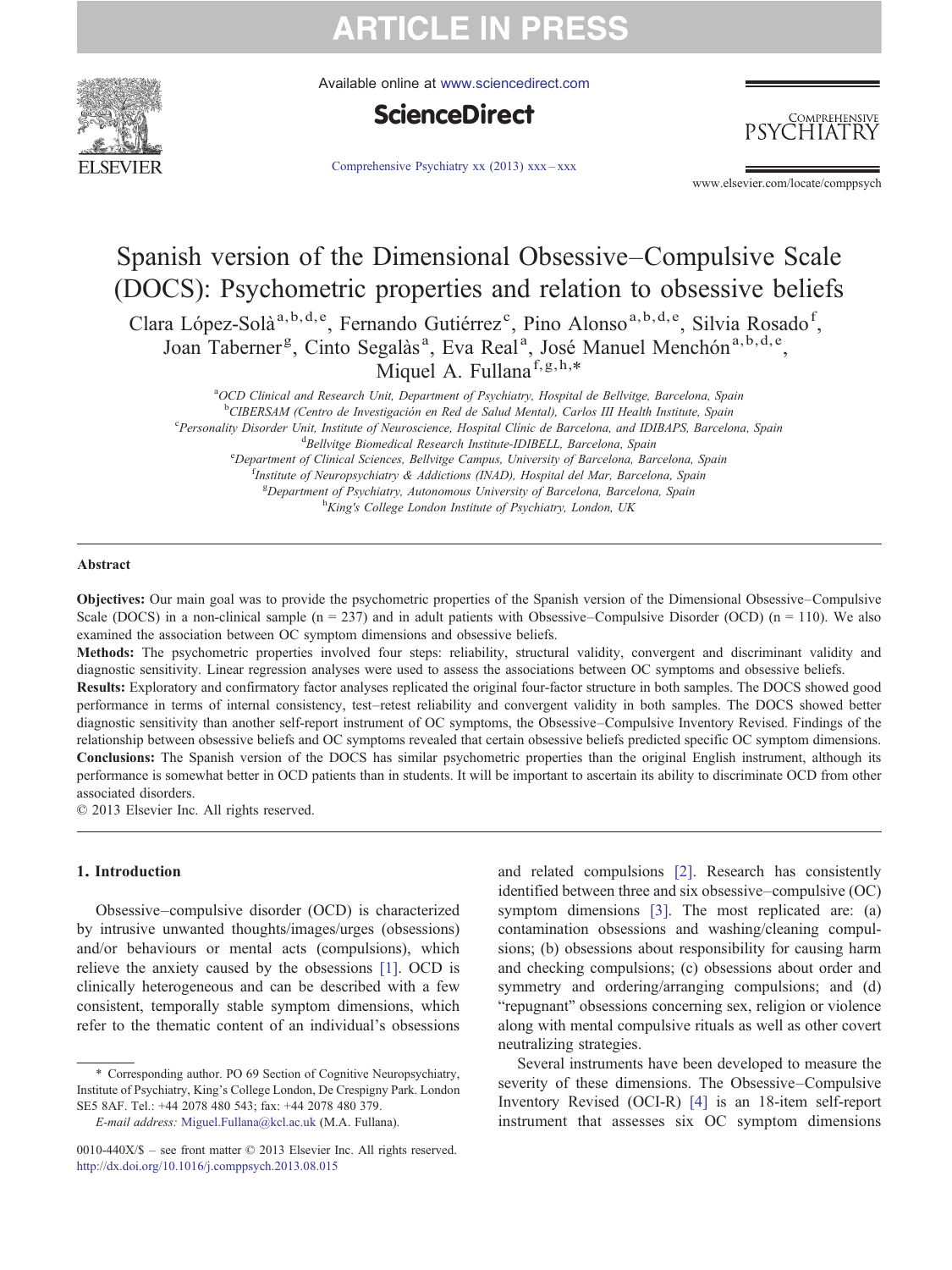(Washing, Obsessing, Hoarding, Ordering, Checking and Neutralizing). It has shown excellent properties in clinical and non-clinical samples [\[4\]](#page-7-0), and is the only instrument whose diagnostic sensitivity has been empirically established [\[5\].](#page-7-0) The Dimensional Yale–Brown Obsessive– Compulsive Scale (DY-BOCS) [\[6\]](#page-7-0) allows patient and clinician ratings of dimension-specific symptom as well as global symptom severity. The DY-BOCS self-report consists of an 88-item checklist covering six OC symptom dimensions (Aggression, Sexual/Religious, Symmetry, Contamination, Hoarding and Miscellaneous). After reviewing the symptoms endorsed in each dimension, the clinician rates the severity for each dimension as well as the global severity on the basis of the frequency, distress, interference, and impairment caused by OC symptoms, yielding a maximum total global severity score of 30 [\[6\].](#page-7-0)

Although these two scales are sound instruments, they have some limitations for assessing the severity of OC symptom dimensions. For example, the OCI-R only measures "distress", whereas severity is a multidimensional concept consisting of parameters such as distress, functional interference, and the frequency or duration of symptoms [\[7\].](#page-7-0) The ability of DY-BOCS to assess OC symptoms in nonclinical samples has not been previously evaluated. This is important given that OC phenomena are common in the general population [\[8,9\]](#page-7-0). Furthermore, both the OCI-R and the DY-BOCS contain one Hoarding dimension. Although a substantial part of OCD patients reports hoarding symptoms  $(18–53%)$  [\[10](#page-7-0)–12], hoarding is similarly associated with a range of other disorders (e.g., mood, anxiety and eating disorders, schizophrenia, dementia) [13–[15\].](#page-7-0) Furthermore, the apparent distinctiveness of hoarding has led a number of investigators to recommend viewing it as separate from OCD [\[16](#page-7-0)–18].

The Dimensional Obsessive–Compulsive Scale (DOCS) [\[5\]](#page-7-0) is a recently developed 20-item self-report instrument addressing these limitations. It assesses the four most consistently replicated OC symptom dimensions [\[3,19\]](#page-7-0): (a) Contamination (contamination obsessions and decontamination – washing and cleaning – compulsions); (b) Responsibility for Harm, Injury or Bad Luck (obsessions about causing harm by various means, and checking, reassurance seeking, and related compulsions); (c) Unacceptable Thoughts (violent, sexual, and religious obsessions with mental rituals and other forms of neutralizing); and (d) Symmetry, Completeness and Exactness (obsessions regarding something not being "just right" and compulsions involving ordering and repeating). It yields a severity score over the past month for each dimension, based on: (a) time occupied by obsessions and compulsions, (b) avoidance behaviour, (c) associated distress, (d) functional interference, and (e) difficulty disregarding the obsessions and refraining from the compulsions. So far, the DOCS has been studied in North-American samples only.

A related topic with the assessment of OCD is "obsessive beliefs". This concept refers to beliefs involved in the

development and maintenance of OCD and include Overimportance and Need to Control the Thoughts; Responsibility/Overestimation of Threat; and Perfectionism/ Intolerance to Uncertainty [\[20\].](#page-7-0) The association between these beliefs and OC symptom dimensions has been the focus of several studies using clinical [20–[24\]](#page-7-0) and non-clinical samples [\[25,26\].](#page-7-0) However, results of these studies are inconsistent. Checking symptoms, for example, were associated with inflated Responsibility/Overestimation of Threat in some studies [\[21,25,26\]](#page-7-0), but with the need for Perfectionism and Intolerance to Uncertainty in others [\[20,23\].](#page-7-0) Contamination symptoms have been associated with inflated estimates of Responsibility/ Overestimation of Threat in some reports [\[20,21,24\]](#page-7-0) but not in all studies [\[23\]](#page-7-0). Finally, beliefs about the Importance to Control the Thoughts were associated with Unacceptable Thoughts in some studies [\[21,23,24,26\]](#page-7-0) but not in others [\[20\]](#page-7-0). It is possible that such discrepant findings emerged because of the way in which OC symptoms were conceptualized and assessed, i.e., that different instruments show different associations between OC symptom dimensions and the different obsessive beliefs. To our knowledge this has not yet been investigated.

In the present study our main goal was to provide the initial Spanish norms for the DOCS and to examine its psychometric properties in a non-clinical sample of college students and in adult patients with OCD. To our knowledge, this would be the first validation study in non-American samples and by an independent research group. We hypothesized that the psychometric properties of the Spanish DOCS would be similar to those of the original instrument. We also examined the association between OC symptom dimensions as measured by the DOCS and obsessive beliefs, and tested to what extent the association was similar if different measures of these dimensions (OCI-R or the DOCS) were used.

#### 2. Material and methods

#### 2.1. Participants

The study sample consisted of 347 adults, including 237 unselected undergraduate students (45 males and 192 females) and 110 OCD patients (60 males and 50 females). The mean age (SD) was  $22.6$  (5.7) in the student sample – 21.9 (6.2) in males and 22.8 (5.6) in females – and 36.0 (9.6) in OCD patients  $-34.5$  (9.4) in males and 37.8 (9.7) in females. Non-clinical participants were recruited from two different Spanish Universities (University of Barcelona and Autonomous University of Barcelona). Participation was voluntary and no payment or course credits were offered. OCD patients were recruited at the OCD-Unit of Bellvitge University Hospital (Barcelona, Spain) and were at different stages of treatment. Ethical approval was obtained from the corresponding ethical committees. All students completed the self-report measures described below during a lecture period. A brief description of the purpose of the study was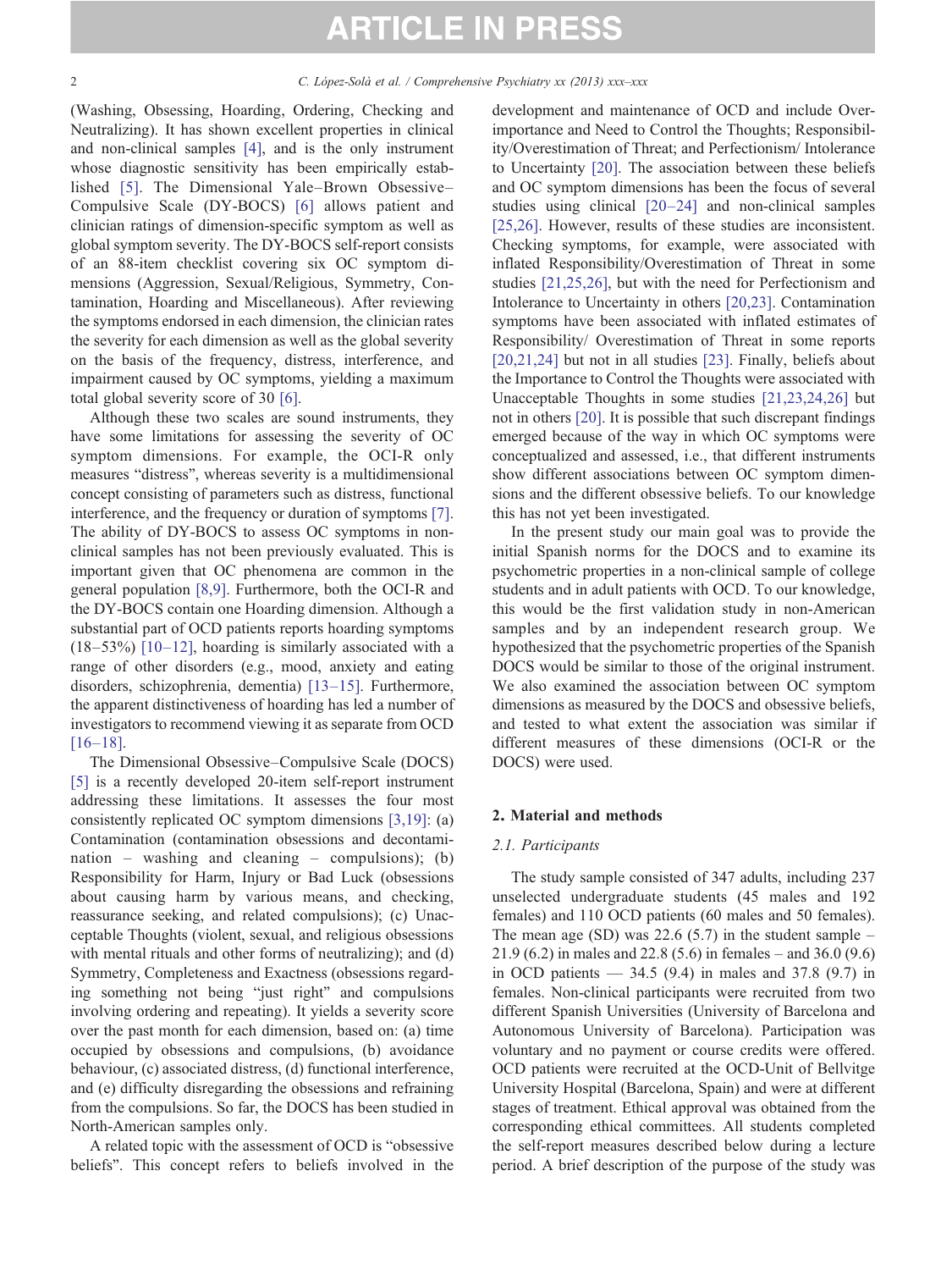given and written informed consent was obtained. Since Hajcak [\[27\]](#page-7-0) found significant order effects for the OCI-R, approximately half of the students firstly completed the DOCS followed by the other measures, whereas the remaining participants completed the other measures first and then the DOCS. OCD patients completed the measures during their initial baseline visit.

#### 2.1.1. Test–retest sample

A subset of 29 students (26 females, mean age = 30.2 years,  $SD = 6.4$ ) completed a second administration of the DOCS 12 weeks after the first administration. Also, a subset of 26 patients (11 females, mean age = 37.7 years,  $SD = 9.5$ ) completed a second administration of the DOCS 6 months later. The clinical subsample included patients whose pharmacological treatment had been stable for at least three months before the first assessment and was not modified during the 6-month period.

#### 2.2. Measures

The original version of the DOCS was translated into Spanish by two of us (MAF and CLS) and back-translated by a professional bilingual translator. The first two authors then reviewed the translated version in order to verify the accuracy of the translation. This version was pre-tested in a small non-clinical sample  $(n = 5)$  to ensure applicability. The Spanish DOCS is available from the corresponding author upon request.

The following measures were also used in the study.

#### 2.2.1. Obsessive–Compulsive Inventory Revised (OCI-R)

The Spanish version [\[28\]](#page-7-0) of the OCI-R [\[4\]](#page-7-0) is an 18-item self-administered questionnaire designed to assess distress associated with obsessive–compulsive symptoms. It assesses six OC symptom dimensions (Washing, Checking, Obsessing, Ordering, Neutralizing and Hoarding). It requests a response on a 0–4 scale. The total OCI-R score is the sum of all items and ranges from 0 to 72. The Spanish version of the OCI-R has good internal consistency, test–retest reliability, and convergent validity, and a similar factor structure to the original version [\[28,29\].](#page-7-0)

#### 2.2.2. State–Trait Anxiety Inventory, Trait Subscale (STAI-T)

The Spanish version of the STAI-T [\[30\]](#page-7-0) was used to assess trait anxiety. The STAI-T is a 20-item questionnaire rated on a 0–3 scale in the Spanish version (original version rated from 1–4). Total score ranges from 0 to 60 in the Spanish version and from 20 to 80 in the original American version. It has demonstrated sound psychometric properties [\[30\].](#page-7-0)

#### 2.2.3. Beck Depression Inventory-II (BDI-II)

The BDI-II is a 21-item self-report instrument assessing the severity of depressive symptoms in adults. Total score ranges from 0 to 63. Several studies support the reliability and validity of the BDI-II in diverse samples [31–[33\].](#page-8-0) The

validated Spanish version of the BDI-II has shown good psychometric properties [\[34\].](#page-8-0)

#### 2.2.4. Obsessive Beliefs Questionnaire (OBQ-44)

The OBQ-44 [\[20\]](#page-7-0) consists of three subscales: Perfectionism/ Intolerance of Uncertainty (PC, 16 items), Overimportance and Need to Control the Thoughts (ICT, 12 items) and Responsibility/Overestimation of Threat (RT, 16 items). Respondents are asked to indicate their general level of agreement with each of the 44 statements on a 7-point scale ranging from 0 (disagree very much) to 7 (agree very much). The OBQ is the best available measure, in terms of reliability, validity and content coverage, to assess obsessive beliefs related to OCD. The validated Spanish version was used [\[35\]](#page-8-0).

Valid data for each questionnaire varied:  $DOCS$ ,  $n = 336$ , OCI-R,  $n = 325$ , STAI-T,  $n = 338$ , BDI-II,  $n = 346$ , and OBQ-44,  $n = 306$ .

#### 2.3. Data analysis

For descriptive purposes we calculated means, standard deviations and gender differences for the four OC dimensions and total score of the DOCS and for the OBQ-44 total score and its subscales. The approach to examining the psychometric properties of the DOCS involved four steps in both the student and the clinical sample. First, reliability was assessed via internal consistency and test–retest coefficients. Second, structural validity was tested by examining the correlations of the DOCS subscales with each other and with the total score (with and without controlling for the BDI-II), and by means of exploratory (EFA) and confirmatory (CFA) factor analytic procedures based on the item-level polychoric correlation matrix. Third, the convergent and discriminant validity was studied by correlating the total and subscale scores of the DOCS with scores of the OCI-R and of the BDI-II and the STAI-T, respectively. Cohen's criteria [\[36\]](#page-8-0) were used to evaluate the size of the correlations. Correlations  $> 0.50$  will be defined as "large", from .30 to .49 as "medium", and from .10 to .29 as "small". Fourth, the diagnostic sensitivity of the DOCS for discriminating patients from students was examined by means of receiver operating characteristic (ROC) analysis and compared to that of the OCI-R. Cut-offs were established based on sensitivity and specificity coefficients.

The associations between OC symptoms and obsessive beliefs (OBQ-44) were tested via linear regression analyses with each DOCS subscale as the dependent variable. For each regression, the BDI-II was entered in the first step to control for general negative affect, and the OBQ subscales were entered simultaneously in the second step. The same analyses were performed for the conceptually equivalent OCI-R subscales: OCI-R Washing (DOCS Contamination); OCI-R Obsessing (DOCS Unacceptable Thoughts); OCI-R Checking (DOCS Responsibility for Harm); and OCI-R Ordering (DOCS Symmetry). The other two OCI-R subscales (Neutralizing and Hoarding) were excluded from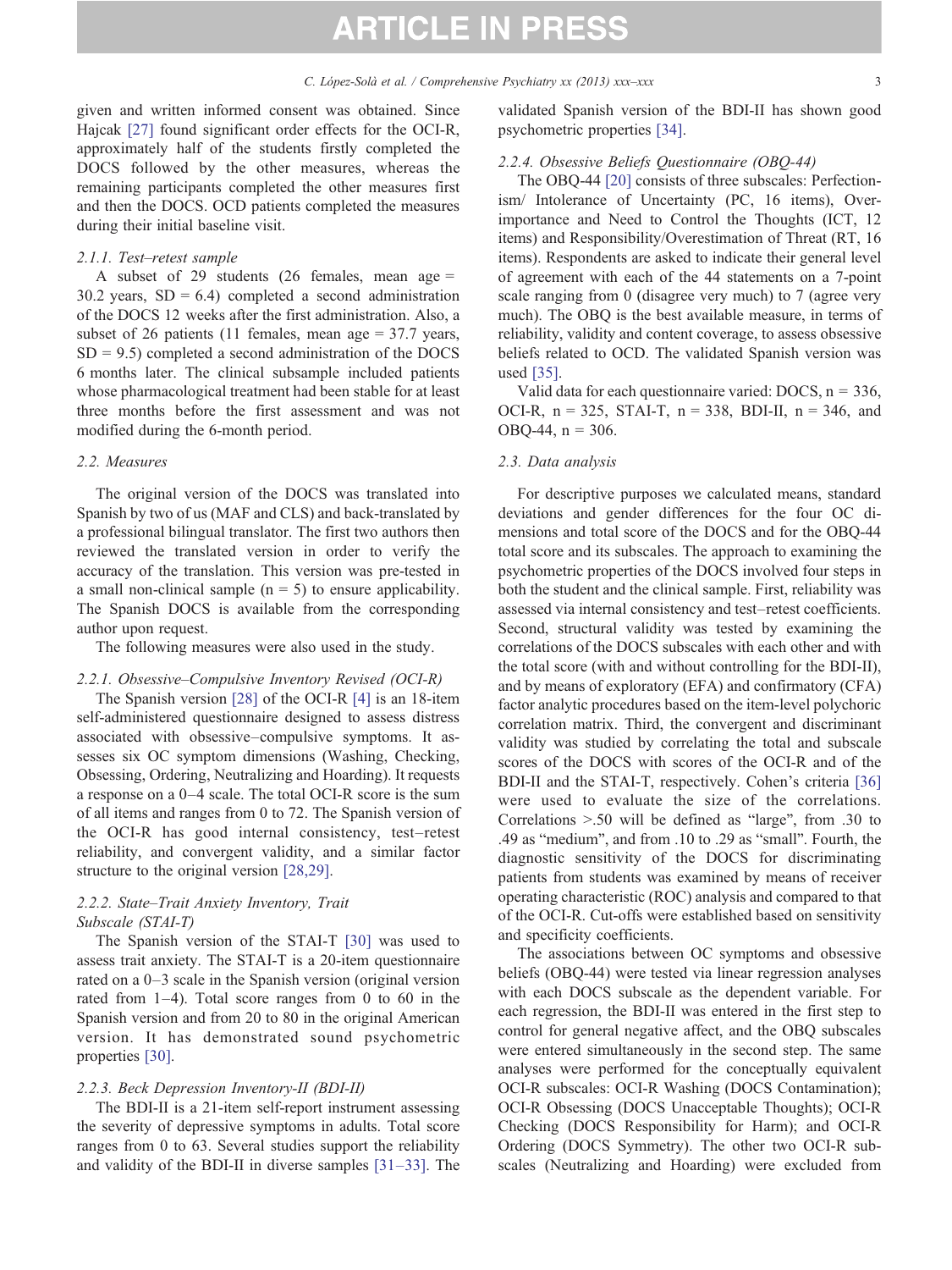4 C. López-Solà et al. / Comprehensive Psychiatry xx (2013) xxx–xxx

Table 1

Means, standard deviations and internal consistency (Cronbach's  $\alpha$ ) for the DOCS total scale and subscales in OCD patients and students by gender (n = 336).

|                         |              | OCD patients ( $n = 104$ ) |                | Students ( $n = 232$ ) |              |                |             |          |  |
|-------------------------|--------------|----------------------------|----------------|------------------------|--------------|----------------|-------------|----------|--|
|                         | Males M (SD) | Females M (SD)             | t(p)           | $\alpha$               | Males M (SD) | Females M (SD) | t(p)        | $\alpha$ |  |
| DOCS total              | 24.2(14)     | 32.0(21.1)                 | 2.17(0.03)     | .95                    | 11.0 (8.3)   | 9.8(9.3)       | .78(0.43)   | .93      |  |
| Contamination           | 4.7(4.6)     | 6.9(6.3)                   | 2.05(.04)      | .92                    | 2.4(2.6)     | 2.1(2.3)       | .83(.41)    | .80      |  |
| Responsibility for Harm | 5.9(4.7)     | 8.5(6.7)                   | 2.29(0.03)     | .94                    | 3.3(2.8)     | 2.5(2.9)       | 1.65(0.10)  | .86      |  |
| Unacceptable Thoughts   | 8.3(5.1)     | 9.0(6.3)                   | $0.60$ $(.55)$ | .94                    | 2.9(2.6)     | 2.6(3.0)       | .63(.53)    | .87      |  |
| Symmetry/Completeness   | 4.9(4.4)     | 7.7(6.1)                   | 2.58(0.01)     | .93                    | 2.4(2.5)     | 2.5(3.1)       | $-.24(.81)$ | .88      |  |

these analyses because of the lack of any equivalent in the DOCS.

All analyses were carried out with SPSS (version 18) except factor analyses that were conducted using Mplus [\[37\].](#page-8-0) Statistical significance was set at  $p < .05$ . All statistical tests were two-tailed.

#### 3. Results

### 3.1. Descriptive data, internal consistency and gender differences

Table 1 shows the means, standard deviations and Cronbach's alphas for the total DOCS and each of its subscales in students and patients. Internal consistency for the total score was  $\alpha = .93$  for students and  $\alpha = .95$  for patients. Similar values were obtained for all subscales (Table 1). In the sample of patients, females scored significantly higher than males in the total and DOCS subscales.

Table 2 shows the means and standard deviations by gender for the total OBQ-44 score and each of its subscales in students and patients.

#### 3.2. Test–retest reliability

[Table 3](#page-4-0) shows the Pearson's  $r$  correlations measuring test–retest reliability for both samples. Coefficients in the OCD sample fell in the range (.70–.80) of what is typically considered evidence of adequate stability of test scores [\[38\].](#page-8-0) On the contrary, test–retest correlations for the student sample fell far below this range (see [Table 3](#page-4-0)). Intraclass correlation coefficients were similar (data not shown).

#### 3.3. Factor structure

Correlations between each of the subscales and the total DOCS score were large for both students and patients [\(Table 4\)](#page-4-0). In the student sample, all the inter-correlations were large. The inter-correlations between contamination with the other subscales were only medium in the patients' sample [\(Table 4\)](#page-4-0).

#### 3.3.1. Exploratory factor analysis

Given that the DOCS has Likert-type items of five points with a mean skewness of 1.36 (range .90 to 2.13) and mean kurtosis 1.42 (range .01 to 4.12), a robust weighted least squares (WLSMV) approach [\[39,40\]](#page-8-0) based in the polychoric correlation matrix was used in Mplus [\[37\]](#page-8-0). Kaiser–Meyer– Olkin test was .89 and Barttlet's test was statistically significant at  $p < .001$ . Eigenvalues of the first five factors were 12.64, 2.08, 1.56, 1.01 and 0.37. Although Scree test and Kaiser's criterion suggested the retention of four factors, adaptations of both parallel test and Velicer's MAP for categorical items [\[41\]](#page-8-0) suggested retaining from one to three factors. In consequence, one to four factors were successively retained, rotated to oblimin and examined. The onefactor solution consisted of a general dimension of OC symptoms with all items loading above .67. The two- and three-factor solutions, in which the Contamination and the Symmetry items broke off sequentially from the general factor, showed numerous cross-loadings. Finally, the fourfactor solution showed a simple structure as shown in [Table 5](#page-5-0). These four factors explained 83% of the variance and closely reflected the proposed structure of the DOCS. This structure was compared with (a) solutions based in the Pearson's correlation matrix, (b) an alternative Unweighted Least Squares (ULS) extraction that has recently proved to

Table 2

Means and standard deviations for the OBQ-44 total scale and subscales in OCD patients and students by gender  $(n = 306)$ .

|           |              | OCD patients ( $n = 86$ ) |              | Students ( $n = 220$ ) |                |             |  |  |
|-----------|--------------|---------------------------|--------------|------------------------|----------------|-------------|--|--|
|           | Males M (SD) | Females M (SD)            | t (p)        | Males M (SD)           | Females M (SD) | t (p)       |  |  |
| OBQ-total | 166.8(49.8)  | 183.9 (59.6)              | $1.45$ (n.s) | 131.9 (30)             | 129.9(39.1)    | $.31$ (n.s) |  |  |
| OBO-PC    | 68.3 (19.9)  | 75.3(21.4)                | $1.67$ (n.s) | 55.2 (14.9)            | 57.8 (17.5)    | .91 $(n.s)$ |  |  |
| OBO-ICT   | 39.7 (15.4)  | 42.6 $(17.5)$             | $.89$ (n.s)  | 26.8(9.8)              | 26.9(11)       | $.06$ (n.s) |  |  |
| OBO-RT    | 60.3(21.3)   | 63.2(25.9)                | $.60$ (n.s)  | 49.3 (11.3)            | 45.9(16.3)     | 1.66 (n.s)  |  |  |

OBQ-PC = Perfectionism/Intolerance of Uncertainty; OBQ-ICT = Overimportance and Need to Control the Thoughts and OBQ-RT = Responsibility/ Overestimation of Threat.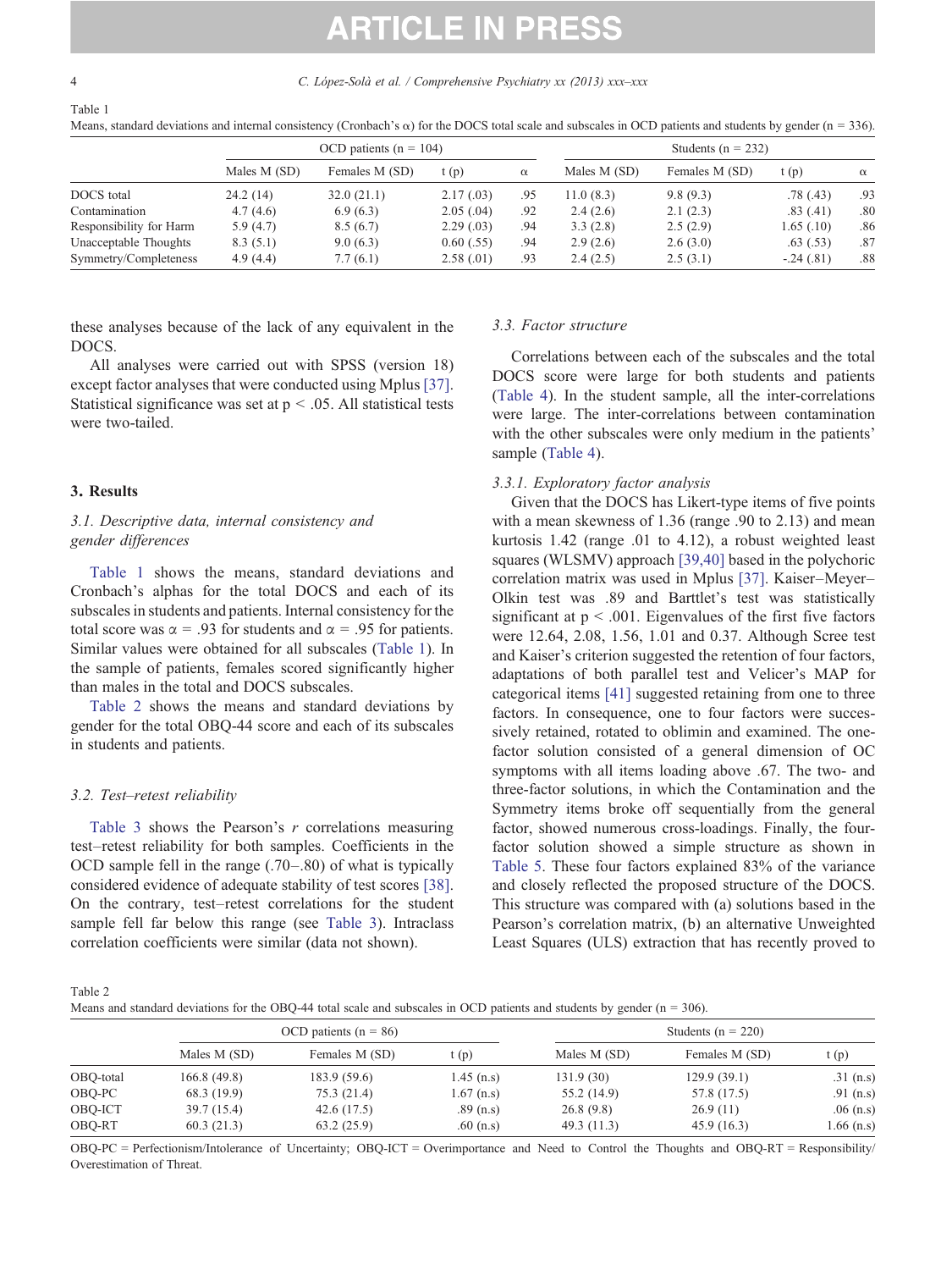<span id="page-4-0"></span>Table 3 Test–Retest Coefficients for the DOCS total score and subscales in OCD patients and students.

| DOCS subscales          | OCD patients $(n = 26)$ | Students ( $n = 29$ ) |
|-------------------------|-------------------------|-----------------------|
| DOCS total              | $.81**$                 | $.43*$                |
| Contamination           | $.79**$                 | .02                   |
| Responsibility for Harm | $.82**$                 | $.46*$                |
| Unacceptable Thoughts   | $.79**$                 | .22                   |
| Symmetry/Completeness   | $74**$                  | .22                   |

 $*$  p < .05; \*\* p < .01.

have a slightly better performance than WLSMV [\[42\],](#page-8-0) and (c) alternative oblique (Promax) and orthogonal (Varimax) rotations. Congruence coefficients [\[43\]](#page-8-0) were 1.00 in all cases with the exception of Varimax that ranged from .89 to .90 (mean .90).

#### 3.3.2. Confirmatory factor analysis

The goodness-of-fit of the EFA structures was tested through CFA, even if this admittedly capitalized on chance. As in the case of EFA, a WLSMV approach based on the polychoric correlation matrix was used in Mplus. The following indices of fit were examined: chi-square, CFI and TLI with threshold  $\geq 95$  [\[44\],](#page-8-0) RMSEA with threshold  $\leq 07$ [\[45\]](#page-8-0) and SRMR with threshold  $\leq .08$  [\[44\]](#page-8-0). The four correlated factors in [Table 5](#page-5-0) obtained the best fit, even if some parameters were suboptimal: chi-square = 187.69, d.f. = 54,  $p < .0001$ ; CFI = .96; TLI = .99; RMSEA = .09; and SRMR = .04. Results were similar when the clinical and student subsamples were analyzed separately and also when an alternative ULS approach, based in either the polychoric or the Pearson correlation matrices, was applied. Fit decreased gradually from the four- to the onefactor solutions. A higher-order model with a general factor accounting for the relationships between the four lowerorder factors attained acceptable fit as well, with chisquare = 159.31, d.f. = 42,  $p < .0001$ ; CFI = .97; TLI = .99; RMSEA = .09; and SRMR = .05. No model modifica-

Table 4

Correlations among DOCS subscales in OCD patients and students  $(n = 336)$ 

| <b>DOCS</b> Subscales   | Responsibility<br>for Harm | Unacceptable<br>Thoughts | Symmetry/<br>Completeness | Total   |  |
|-------------------------|----------------------------|--------------------------|---------------------------|---------|--|
| Contamination           |                            |                          |                           |         |  |
| OCD patients            | $.49*$                     | $.28*$                   | $.49*$                    | $.71*$  |  |
| <b>Students</b>         | $.62*$                     | $.51*$                   | $.46**$                   | $.77*$  |  |
| Responsibility for Harm |                            |                          |                           |         |  |
| OCD patients            |                            | $.63*$                   | $.61*$                    | $.86**$ |  |
| <b>Students</b>         |                            | $.64*$                   | $.54*$                    | $.86**$ |  |
| Unacceptable Thoughts   |                            |                          |                           |         |  |
| OCD patients            |                            |                          | $.53*$                    | $.78*$  |  |
| <b>Students</b>         |                            |                          | $.54*$                    | $.83*$  |  |
| Symmetry/Completeness   |                            |                          |                           |         |  |
| OCD patients            |                            |                          |                           | $.83*$  |  |
| Students                |                            |                          |                           | $.79*$  |  |

 $*$  p < 0.006 (Bonferroni-corrected).

tions were attempted in order to avoid overfitting. However, given that the clinical and the student subsamples presented about the same structure when analyzed separately (congruence coefficients ranged from .90 to .98, mean .94), this was interpreted as a sort of cross-validation.

### 3.4. Convergent and discriminant validity: DOCS total and subscales

Results are presented in [Tables 6 and 7.](#page-5-0) The DOCS total score showed a large correlation with the OCI-R total score  $(r = .86)$  indicating excellent convergent validity in OCDpatients. The correlations between the DOCS and the BDI-II and STAI-T scores were medium suggesting acceptable discriminant validity of the DOCS in both students and patients ([Table 7](#page-6-0)).

#### 3.5. Diagnostic sensitivity of DOCS scores relative to OCI-R scores

The results for the ROC analyses of the DOCS total and subscale scores discriminating OCD patients from students ranged from .68 (Contamination) to .81 (Unacceptable Thoughts). A value of 1.0 indicates perfect diagnostic prediction, whereas .50 indicates the level of chance. The area under the curve (AUC) estimated for Responsibility for Harm was .72 and for Symmetry .70. The DOCS total score evidenced the highest AUC with .82 (95% CI = .78–.87).

An ROC analysis on the OCI-R total score revealed AUC estimates of .73 (95%  $CI = .67$  to .79). The AUCs estimated for the six OCI-R subscales were .46 for Hoarding, .52 for Ordering, .68 for Washing, .70 for Checking and Neutralizing, and .81 for Obsessing. The DOCS total score appears thus to have higher diagnostic sensitivity than the OCI-R total score (AUC difference .09,  $SE = .04$ ;  $z = 2.25$ ;  $p = .02$ ).

We established a cut-off score with optimal diagnostic sensitivity and specificity for distinguishing between individuals with OCD from students. A score equal or greater than 15 provided the best balance between sensitivity and specificity. This cut-off score correctly classified 71% of the OCD patients (sensitivity) and 76% of the students' sample (specificity).

#### 3.6. Association of OC symptom dimensions and obsessive beliefs (OBQ-44)

Results from the regression analyses predicting each DOCS subscale are presented in [Table 8](#page-6-0). In the student sample, Contamination, Responsibility for Harm and Unacceptable Thoughts were predicted only by the OBQ-Responsibility. However, for Symmetry the three domains of the OBQ (Responsibility, Perfectionism and Overimportance and Need to Control the Thoughts) were significant predictors. In OCD patients, Contamination, Responsibility for Harm, and Unacceptable Thoughts were predicted also by OBQ-Responsibility [\(Table 8\)](#page-6-0). For the Symmetry dimension the OBQ-Perfectionism domain emerged as the only significant predictor.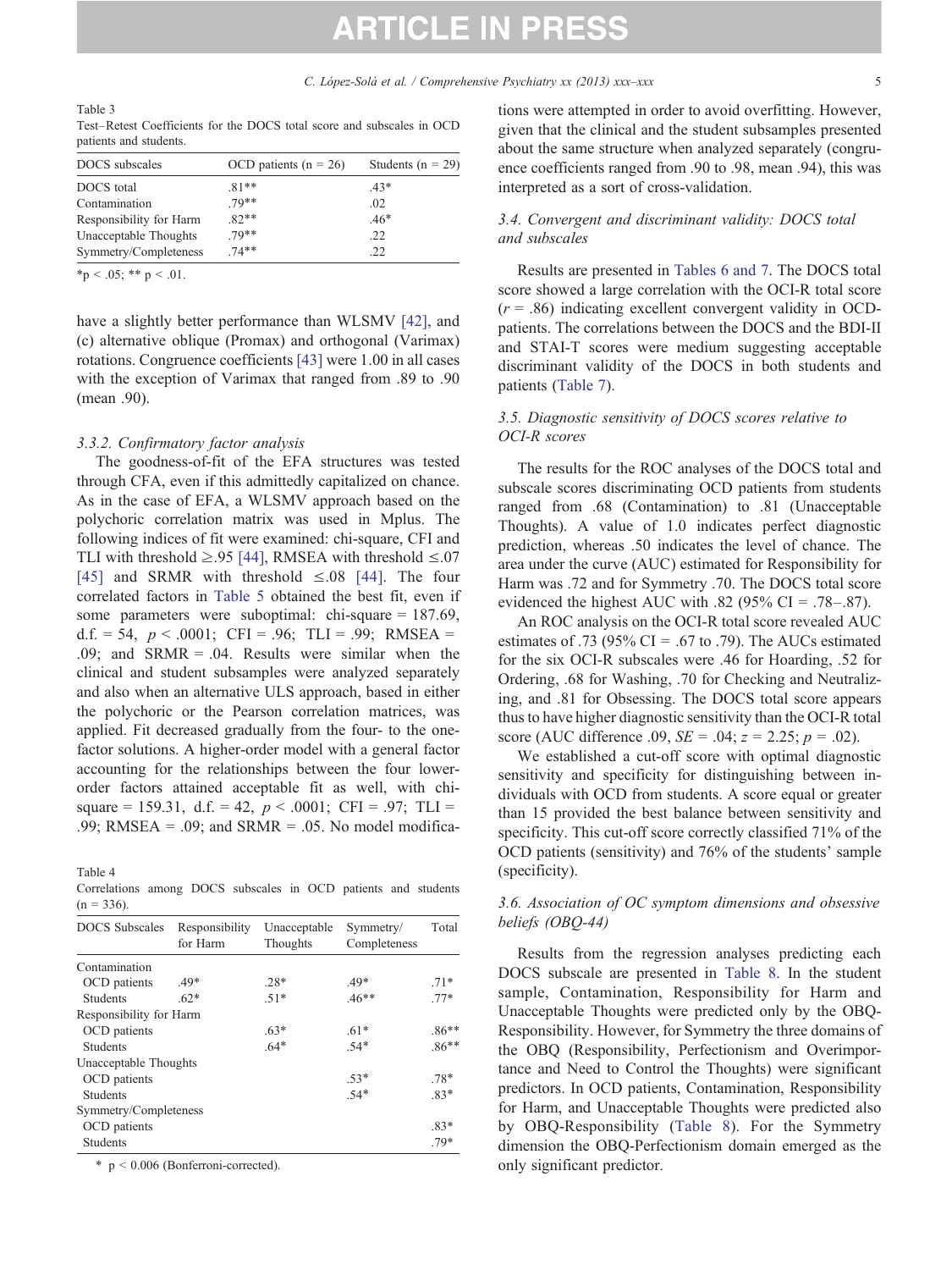Table 6

# **ARTICLE IN PRESS**

<span id="page-5-0"></span>6 C. López-Solà et al. / Comprehensive Psychiatry xx (2013) xxx–xxx

| Table 5                                                                                    |
|--------------------------------------------------------------------------------------------|
| Four-factor, oblimin-rotated solution for the DOCS items in the whole sample $(n = 336)$ . |

| DOCS item                       | DOCS factor                     |                         |                    |                                   |  |  |  |  |  |
|---------------------------------|---------------------------------|-------------------------|--------------------|-----------------------------------|--|--|--|--|--|
|                                 | Factor 1: Unacceptable Thoughts | Factor 2: Contamination | Factor 3: Symmetry | Factor 4: Responsibility for Harm |  |  |  |  |  |
| 1. Contamination: Time spent    | $-0.00$                         | 0.92                    | $-0.01$            | $-0.04$                           |  |  |  |  |  |
| 2. Contamination: Avoidance     | 0.03                            | 0.86                    | $-0.04$            | 0.07                              |  |  |  |  |  |
| 3. Contamination: Distress      | $-0.11$                         | 0.90                    | 0.06               | 0.03                              |  |  |  |  |  |
| 4. Contamination: Interference  | 0.09                            | 0.82                    | 0.06               | 0.01                              |  |  |  |  |  |
| 5. Contamination: Control       | 0.04                            | 0.85                    | 0.04               | 0.01                              |  |  |  |  |  |
| 6. Responsibility: Time spent   | $-0.04$                         | $-0.08$                 | 0.03               | 0.98                              |  |  |  |  |  |
| 7. Responsibility: Avoidance    | 0.08                            | 0.14                    | $-0.02$            | 0.75                              |  |  |  |  |  |
| 8. Responsibility: Distress     | 0.06                            | 0.05                    | 0.04               | 0.82                              |  |  |  |  |  |
| 9. Responsibility: Interference | 0.19                            | 0.09                    | 0.07               | 0.69                              |  |  |  |  |  |
| 10. Responsibility: Control     | 0.23                            | 0.15                    | 0.09               | 0.59                              |  |  |  |  |  |
| 11. U. Thoughts: Time spent     | 0.87                            | $-0.00$                 | $-0.07$            | 0.09                              |  |  |  |  |  |
| 12. U. Thoughts: Avoidance      | 0.64                            | 0.03                    | 0.05               | 0.24                              |  |  |  |  |  |
| 13. U. Thoughts: Distress       | 0.89                            | 0.03                    | $-0.00$            | 0.01                              |  |  |  |  |  |
| 14. U. Thoughts: Interference   | 0.94                            | $-0.02$                 | 0.12               | $-0.03$                           |  |  |  |  |  |
| 15. U. Thoughts: Control        | 0.89                            | 0.01                    | 0.10               | $-0.01$                           |  |  |  |  |  |
| 16. Symmetry: Time spent        | $-0.09$                         | $-0.01$                 | 0.90               | 0.08                              |  |  |  |  |  |
| 17. Symmetry: Avoidance         | 0.08                            | 0.10                    | 0.64               | 0.19                              |  |  |  |  |  |
| 18. Symmetry: Distress          | $-0.02$                         | 0.02                    | 0.89               | 0.05                              |  |  |  |  |  |
| 19. Symmetry: Interference      | 0.13                            | 0.10                    | 0.85               | $-0.09$                           |  |  |  |  |  |
| 20. Symmetry: Control           | 0.14                            | $-0.02$                 | 0.87               | $-0.02$                           |  |  |  |  |  |

Mean congruence was .94 (range .90 to .98) between the solutions for the two samples, so the joint solution is shown.

When we compared the DOCS with the corresponding OCI-R subscales, the results were similar for the students and OCD patients in two of the OC symptom dimensions (Contamination/Washing and Unacceptable Thoughts/ Obsessing). Regarding Responsibility for Harm/Checking dimension the results were similar with the DOCS and OCI-R only for the student sample. Finally, Symmetry/Ordering symptoms were predicted by Perfectionism in OCD patients with both scales. However, for the student sample there was more than one obsessive belief that was involved in the prediction. The variance explained by each obsessive belief

Convergent validity of the DOCS for OCD patients and for students.

in each OC dimension was always higher in OCD patients than in students regardless of using DOCS or OCI-R [\(Table 8\)](#page-6-0).

#### 4. Discussion

The present study analyzed the psychometric properties of the Spanish version of the DOCS and provided normative data in students and OCD patients. Also, the relationships between OC symptom dimensions and obsessive beliefs

| <b>DOCS</b><br>$(n = 336)$ |         |          |           | OCI-R $(n = 325)$ |          |              |        |
|----------------------------|---------|----------|-----------|-------------------|----------|--------------|--------|
|                            | Washing | Checking | Obsessing | Hoarding          | Ordering | Neutralizing | Total  |
| Contamination              |         |          |           |                   |          |              |        |
| OCD patients               | $.84*$  | $.37*$   | .21       | .24               | $.44*$   | .18          | $.53*$ |
| Students                   | $.57*$  | $.28*$   | $.31*$    | $.25*$            | $.27*$   | $.24*$       | $.40*$ |
| Responsibility for Harm    |         |          |           |                   |          |              |        |
| OCD patients               | $.43*$  | $.63*$   | $.56*$    | $.32*$            | $.52*$   | $.45*$       | $.68*$ |
| Students                   | $.38*$  | $.44*$   | $.35*$    | $.36*$            | $.26*$   | $.30*$       | $.46*$ |
| Unacceptable Thoughts      |         |          |           |                   |          |              |        |
| OCD patients               | .25     | $.47*$   | $.73*$    | .31               | $.36*$   | $.37*$       | $.57*$ |
| Students                   | $.32*$  | $.35*$   | $.55*$    | $.36*$            | $.30*$   | $.34*$       | $.49*$ |
| Symmetry/Completeness      |         |          |           |                   |          |              |        |
| OCD patients               | .44*    | $.68*$   | $.47*$    | $.47*$            | $.79*$   | $.57*$       | $.78*$ |
| <b>Students</b>            | .44*    | $.44*$   | $.33*$    | $.36*$            | $.52*$   | $.30*$       | $.54*$ |
| Total                      |         |          |           |                   |          |              |        |
| OCD patients               | $.61*$  | $.72*$   | $.64*$    | .49*              | $.71*$   | $.52*$       | $.86*$ |
| Students                   | $.52*$  | $.47*$   | $.48*$    | $.41*$            | $.42*$   | $.37*$       | $.59*$ |
|                            |         |          |           |                   |          |              |        |

The highest correlation for each DOCS dimension in each subsample (OCD and students) is in bold.

 $*$  p < 0.0014 (Bonferroni-corrected, calculated within each group).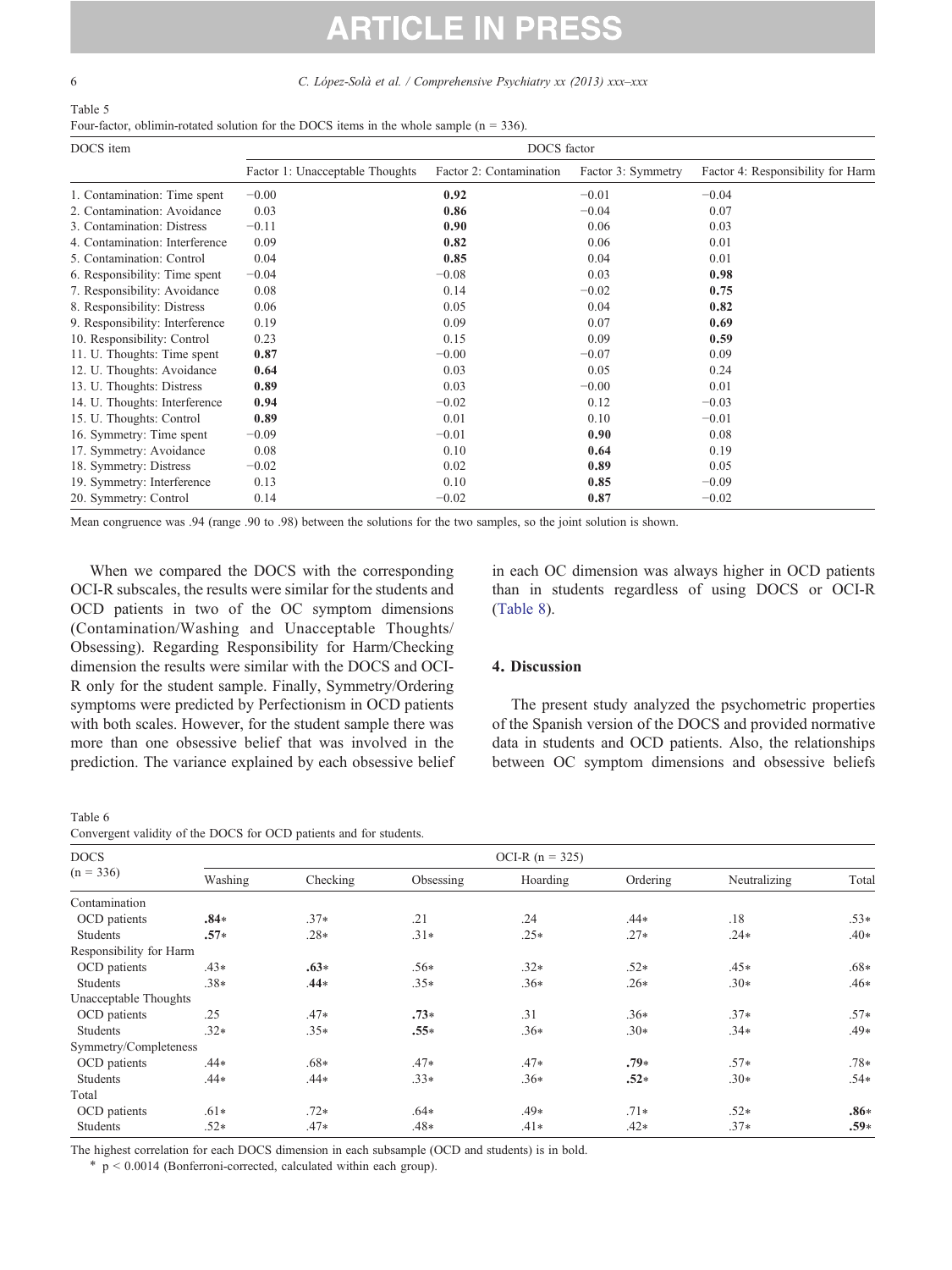<span id="page-6-0"></span>Table 7 Discriminant validity for the DOCS in OCD patients and students.

| DOCS subscales          |             | OCD patients         | <b>Students</b><br><b>BDI-II STAI-T</b> |             |  |  |
|-------------------------|-------------|----------------------|-----------------------------------------|-------------|--|--|
|                         |             | <b>BDI-II STAI-T</b> |                                         |             |  |  |
|                         | $(n = 109)$ | $(n = 104)$          | $(n = 237)$                             | $(n = 234)$ |  |  |
| Contamination           | $.49*$      | $.35*$               | $.33*$                                  | $.35*$      |  |  |
| Responsibility for Harm | $.60*$      | $.55*$               | $.43*$                                  | $.55*$      |  |  |
| Unacceptable Thoughts   | $.59*$      | $.60*$               | $.39*$                                  | $.60*$      |  |  |
| Symmetry/Completeness   | $50*$       | $.47*$               | $.46*$                                  | $.47*$      |  |  |
| Total                   | $.69*$      | $.64*$               | $.50*$                                  | $.64*$      |  |  |

\*  $p < 0.01$ .

were examined. Overall, our results on the psychometric properties of the DOCS were comparable to those of the original version [\[5\]](#page-7-0) with the exception of the test–retest and discriminant validity estimates, which were lower than expected.

Our data show that the DOCS has a four-factor structure that is robust across clinical and non-clinical samples and across different extraction and rotation methods.

Regarding reliability data, internal consistency coefficients in both students and OCD patients were slightly higher than those reported for the original version [\[5\]](#page-7-0).

The test–retest stability of the DOCS subscales was good in OCD patients. However, for the student sample these coefficients were low. Although these results deserve further investigation, it is plausible that they reflect true differences in the stability of OC symptoms in clinical versus nonclinical populations. Whereas symptoms are usually stable in OCD patients [\[46\]](#page-8-0), transient obsessions and compulsions that may vary in intensity on a regular basis may occur in the general population [\[5,8\].](#page-7-0) An equally plausible explanation is that non-clinical samples show an effect of restriction of range when they respond to clinical scales, which can considerably reduce correlations [\[47\].](#page-8-0)

The convergent validity of the Spanish DOCS total score was higher for both students and patients than that of the original version. For the DOCS subscales, convergent validity was similar to the original version and higher for OCD patients than for students, again probably because of the restriction of range. The discriminant validity estimates of the DOCS were more modest. High correlations with the BDI-II were obtained for the Responsibility for Harm and Unacceptable Thoughts subscales, suggesting some overlap between these constructs and depressive symptoms, although this was only observed in OCD patients.

Similarly to Abramowitz [\[5\]](#page-7-0), the DOCS scores demonstrated good diagnostic sensitivity, which was comparable and significantly higher to that reported for the OCI-R. Although other properties (e.g. sensitivity to treatment) of the instrument need to be studied, these data suggest that in clinical settings the DOCS may offer some advantages as compared with the OCI-R.

As regards the obsessive beliefs underlying OC symptoms, our results were similar to other previous studies when predicting Contamination [\[21,48,49\]](#page-7-0), Responsibility for Harm [\[21,50\]](#page-7-0) and Unacceptable Thoughts [\[20\]](#page-7-0). On the other hand, Symmetry symptoms in the students were not associated with specific obsessive beliefs, whereas in OCD patients this dimension was related to Perfectionism, in agreement with previous studies [\[21\].](#page-7-0) Finally, the OBQ-44 scale predicted better Responsibility for Harm and Symmetry symptoms in OCD patients, and Responsibility for Harm, Contamination and Unacceptable Thoughts in students when

Table 8

Summary statistics for the final step of regression equations predicting DOCS and OCI-R subscales with the OBQ-44.

| Variables                        |                           |                          |                  | OCI-R                  |                                       |                           | <b>DOCS</b> |                          |                        |        |                          |                  |
|----------------------------------|---------------------------|--------------------------|------------------|------------------------|---------------------------------------|---------------------------|-------------|--------------------------|------------------------|--------|--------------------------|------------------|
|                                  | OCD patients ( $n = 86$ ) |                          |                  | Students ( $n = 220$ ) |                                       | OCD patients ( $n = 86$ ) |             |                          | Students ( $n = 220$ ) |        |                          |                  |
|                                  | $R^2*$                    | $\beta^{**}$             | $\boldsymbol{p}$ | $R^2*$                 | $\beta^{**}$                          | $\boldsymbol{p}$          | $R^2*$      | $\beta^{**}$             | $\boldsymbol{p}$       | $R^2*$ | $\beta^{**}$             | $\boldsymbol{p}$ |
| Contamination/Washing            |                           |                          |                  |                        |                                       |                           |             |                          |                        |        |                          |                  |
| Final Model:                     | .07                       |                          |                  | .08                    |                                       |                           | .06         |                          |                        | .13    |                          |                  |
| OBQ-RT                           |                           | .34                      | .009             |                        | .33                                   | .001                      |             | .32                      | .008                   |        | .42                      | < 0.01           |
| Responsibility for Harm/Checking |                           |                          |                  |                        |                                       |                           |             |                          |                        |        |                          |                  |
| Final Model:                     | .14                       |                          |                  | .12                    |                                       |                           | .25         |                          |                        | .16    |                          |                  |
| OBQ-RT                           |                           | $\overline{\phantom{0}}$ | n.s.             |                        | .40                                   | .001                      |             | .65                      | < 0.01                 |        | .46                      | < 0.01           |
| OBQ-PC                           |                           | .47                      | .001             |                        |                                       | n.s.                      |             | $\overline{\phantom{0}}$ | n.s.                   |        | $\overline{\phantom{0}}$ | n.s.             |
| Unacceptable Thoughts/Obsessing  |                           |                          |                  |                        |                                       |                           |             |                          |                        |        |                          |                  |
| Final Model:                     | .08                       |                          |                  | .07                    |                                       |                           | .07         |                          |                        | .13    |                          |                  |
| OBQ-RT                           |                           | .37                      | .001             |                        | .31                                   | .001                      |             | .34                      | .002                   |        | .41                      | < 0.01           |
| Symmetry/Ordering                |                           |                          |                  |                        |                                       |                           |             |                          |                        |        |                          |                  |
| Final Model:                     | .08                       |                          |                  | .18                    |                                       |                           | .12         |                          |                        | .17    |                          |                  |
| OBQ-RT                           |                           | $\overline{\phantom{0}}$ | n.s.             |                        | .25                                   | .001                      |             | -                        | n.s.                   |        | .20                      | .017             |
| OBQ-PC                           |                           | .35                      | .001             |                        | .31                                   | .001                      |             | .43                      | < 0.01                 |        | .20                      | .007             |
| OBQ-ICT                          |                           | -                        | n.s.             |                        | $\hspace{1.0cm} \rule{1.5cm}{0.15cm}$ | n.s.                      |             |                          | n.s.                   |        | .15                      | .035             |

 $*R^2$  Change;  $** \beta$  Standardized.

DOCS = Dimensional Obsessive Compulsive Scale; OCD = Obsessive Compulsive Disorder; BDI-II = Beck Depression Inventory-II; OBQ = Obsessive Believe Questionnaire; RT = Responsibility/Overestimation of Threat subscale; PC = Perfectionism/Intolerance of Uncertainty subscale; ICT = Importance to Control the Thoughts subscale.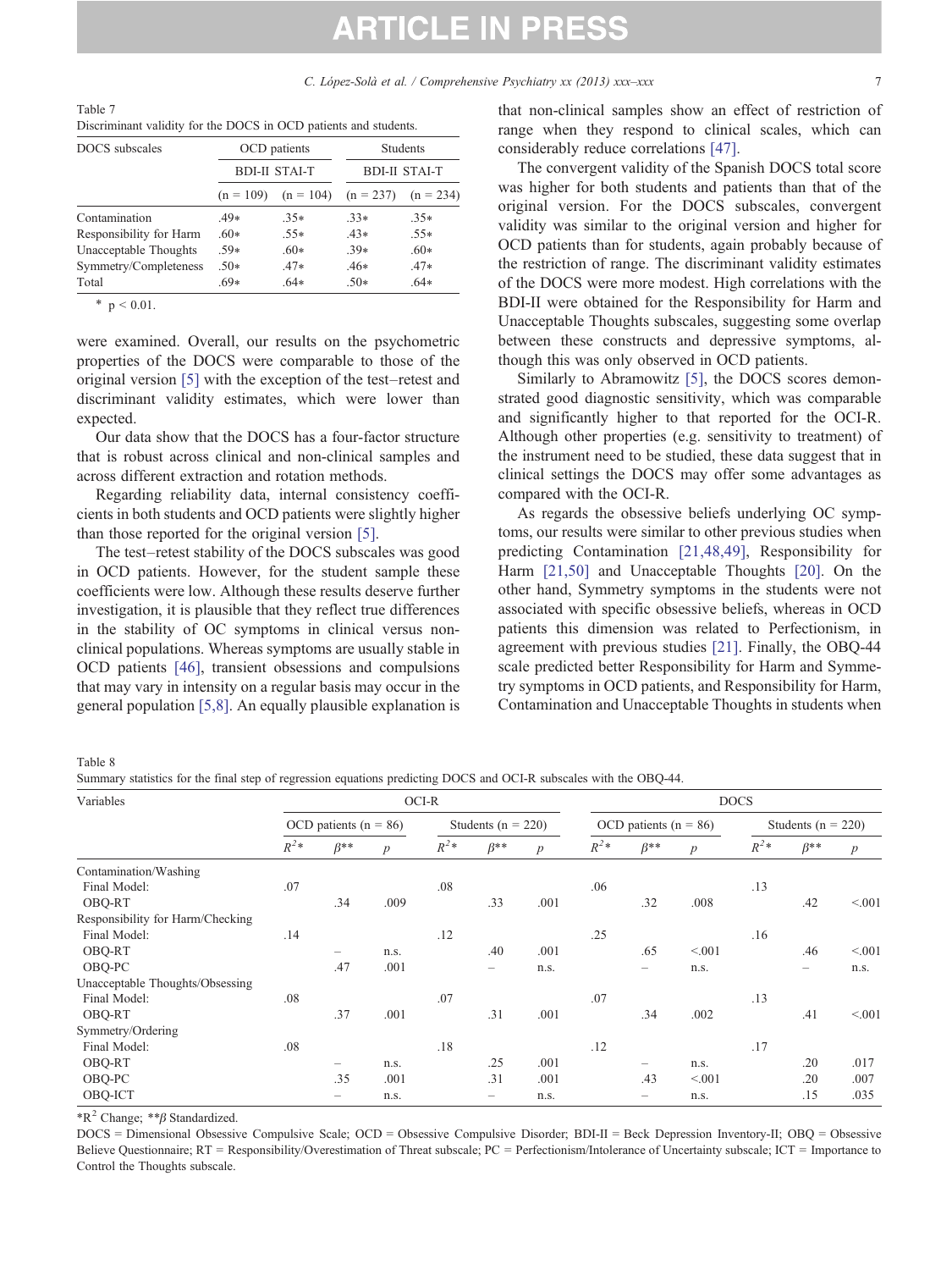<span id="page-7-0"></span>8 C. López-Solà et al. / Comprehensive Psychiatry xx (2013) xxx–xxx

they were assessed with the DOCS in comparison to the OCI-R.

Future studies focused on Responsibility for Harm and Unacceptable Thoughts dimensions are warranted. Findings of the association between these two dimensions and dysfunctional beliefs are less robust [20,21,23,25,26]. Perhaps including other cognitive phenomena related to OCD, such as disgust sensitivity, sensory phenomena or cognitive flexibility may help explain these discrepancies.

Some limitations of the study should be mentioned. Firstly, some analyses (especially test–retest calculations) were based on relatively small samples. Secondly, some psychometric properties such as sensitivity to treatment, which may be important, particularly in clinical settings, were not assessed. Lastly, a comparison between the DOCS and the DY-BOCS was not made.

#### 5. Conclusions

The Spanish version of the DOCS has similar psychometric properties than the original English instrument, although its performance is somewhat better in OCD patients than in students. It will be important in the future to ascertain its ability to discriminate OCD from other associated disorders.

#### Acknowledgment

We thank all the participants and our colleague Joan Deus, who helped us with the study, and Marta Pulido, MD, for editing the manuscript.

#### References

- [1] Diagnostic and statistical manual of mental disorders (DSM-5) 5th ed. American Psychiatric Association; 2013.
- [2] Bloch MH, Landeros-Weisenberger A, Rosario MC, Pittenger C, Leckman JF. Meta-analysis of the symptom structure of obsessive– compulsive disorder. Am J Psychiatry 2008;165:1532-42.
- [3] Mataix-Cols D, Rosario-Campos MC, Leckman JF. A multidimensional model of obsessive–compulsive disorder. Am J Psychiatry 2005;162:228-38.
- [4] Foa EB, Huppert JD, Leiberg S, Langner R, Kichic R, Hajcak G, et al. The Obsessive–Compulsive Inventory: development and validation of a short version. Psychol Assess 2002;14:485-96.
- [5] Abramowitz JS, Deacon BJ, Olatunji BO, Wheaton MG, Berman NC, Losardo D, et al. Assessment of obsessive–compulsive symptom dimensions: development and evaluation of the Dimensional Obsessive–Compulsive Scale. Psychol Assess 2010;22:180-98.
- [6] Rosario-Campos MC, Miguel EC, Quatrano S, Chacon P, Ferrao Y, Findley D, et al. The Dimensional Yale–Brown Obsessive–Compulsive Scale (DY-BOCS): an instrument for assessing obsessive– compulsive symptom dimensions. Mol Psychiatry 2006;11:495-504.
- [7] Deacon BJ, Abramowitz JS. The Yale–Brown Obsessive Compulsive Scale: factor analysis, construct validity, and suggestions for refinement. J Anxiety Disord 2005;19:573-85.
- [8] Rachman S, de Silva P. Abnormal and normal obsessions. Behav Res Ther 1978;16:233-48.
- [9] Fullana MA, Mataix-Cols D, Caspi A, Harrington H, Grisham JR, Moffitt TE, et al. Obsessions and compulsions in the community: prevalence, interference, help-seeking, developmental stability, and cooccurring psychiatric conditions. Am J Psychiatry 2009;166:329-36.
- [10] Frost RO, Krause MS, Steketee G. Hoarding and obsessivecompulsive symptoms. Behav Modif 1996;20:116-32.
- [11] Mataix-Cols D, Nakatani E, Micali N, Heyman I. Structure of obsessive–compulsive symptoms in pediatric OCD. J Am Acad Child Adolesc Psychiatry 2008;47:773-8.
- [12] Samuels J, Bienvenu OJ, Riddle MA, Cullen BAM, Grados MA, Liang KY, et al. Hoarding in obsessive compulsive disorder: results from a case–control study. Behav Res Ther 2002;40:517-28.
- [13] Ayers CR, Saxena S, Golshan S, Wetherell JL. Age at onset and clinical features of late life compulsive hoarding. Int J Geriatr Psychiatry 2010;25:142-9.
- [14] Hartl TL, Duffany SR, Allen GJ, Steketee G, Frost RO. Relationships among compulsive hoarding, trauma, and attentiondeficit/ hyperactivity disorder. Behav Res Ther 2005;43:269-76.
- [15] Muroff J, Steketee G, Rasmussen J, Gibson A, Bratiotis C, Sorrentino C. Group cognitive and behavioral treatment for compulsive hoarding: a preliminary trial. Depress Anxiety 2009;26:634-40.
- [16] Abramowitz JS, Wheaton MG, Storch EA. The status of hoarding as a symptom of obsessive–compulsive disorder. Behav Res Ther 2008;46:1026-33.
- [17] Mataix-Cols D, Frost RO, Pertusa A, Clark LA, Saxena S, Leckman JF, et al. Hoarding disorder: a new diagnosis for DSM-V? Depress Anxiety 2010;27:556-72.
- [18] Rachman S, Elliott CM, Shafran R, Radomsky AS. Separating hoarding from OCD. Behav Res Ther 2009;47:520-2.
- [19] McKay D, Abramowitz JS, Calamari JE, Kyrios M, Radomsky A, Sookman D, et al. A critical evaluation of obsessive–compulsive disorder subtypes: symptoms versus mechanisms. Clin Psychol Rev 2004;24:283-313.
- [20] OCCWG. Psychometric validation of the obsessive belief questionnaire and interpretation of intrusions inventory—part 2: factor analyses and testing of a brief version. Behav Res Ther 2005;43:1527-42.
- [21] Wheaton MG, Abramowitz JS, Berman NC, Riemann BC, Hale LR. The relationship between obsessive beliefs and symptom dimensions in obsessive–compulsive disorder. Behav Res Ther 2010;48:949-54.
- [22] Abramowitz JS, Deacon BJ. Psychometric properties and construct validity of the Obsessive–Compulsive Inventory—Revised: replication and extension with a clinical sample. J Anxiety Disord 2006;20:1016-35.
- [23] Julien D, O'Connor KP, Aardema F, Todorov C. The specificity of belief domains in obsessive–compulsive disorder. Personal Individ Differ 2006;41:1205-16.
- [24] Tolin DF, Brady RE, Hannan SE. Obsessional beliefs and symptoms of obsessive–compulsive disorder in a clinical sample. J Psychopathol Behav Assess 2008;30:31-42.
- [25] Myers SG, Fisher PL, Wells A. Belief domains of the Obsessive Beliefs Questionnaire-44 (OBQ-44) and their specific relationship with obsessive–compulsive symptoms. J Anxiety Disord 2008;22:475-84.
- [26] Tolin DF, Woods CM, Abramowitz JS. Relationship between obsessional beliefs and obsessive–compulsive symptoms. Cognit Ther Res 2003;27:657-69.
- [27] Hajcak G, Huppert JD, Simons RF, Foa EB. Psychometric properties of the OCI-R in a college sample. Behav Res Ther 2004;42:115-23.
- [28] Fullana MA, Tortella-Feliu M, Caseras X, Andion O, Torrubia R, Mataix-Cols D. Psychometric properties of the Spanish version of the Obsessive–Compulsive Inventory—Revised in a non-clinical sample. J Anxiety Disord 2005;19:893-903.
- [29] Malpica MJ, Ruiz VM, Godoy A, Gavino A. Inventario de Obsesiones y Compulsiones-Revisado (OCI-R): aplicabilidad a la población general (Obsessions and Compulsions Inventory-Revised (OCI-R): applicability to the general population.). Anales de Psicología 2009;25:217-26.
- [30] Spielberg CD, Gorsuch RL, Luschene RE. Cuestionario de Ansiedad Estado-Rasgo. [State–Trait Anxiety Questionnaire]. Madrid: TEA ediciones; 1982.